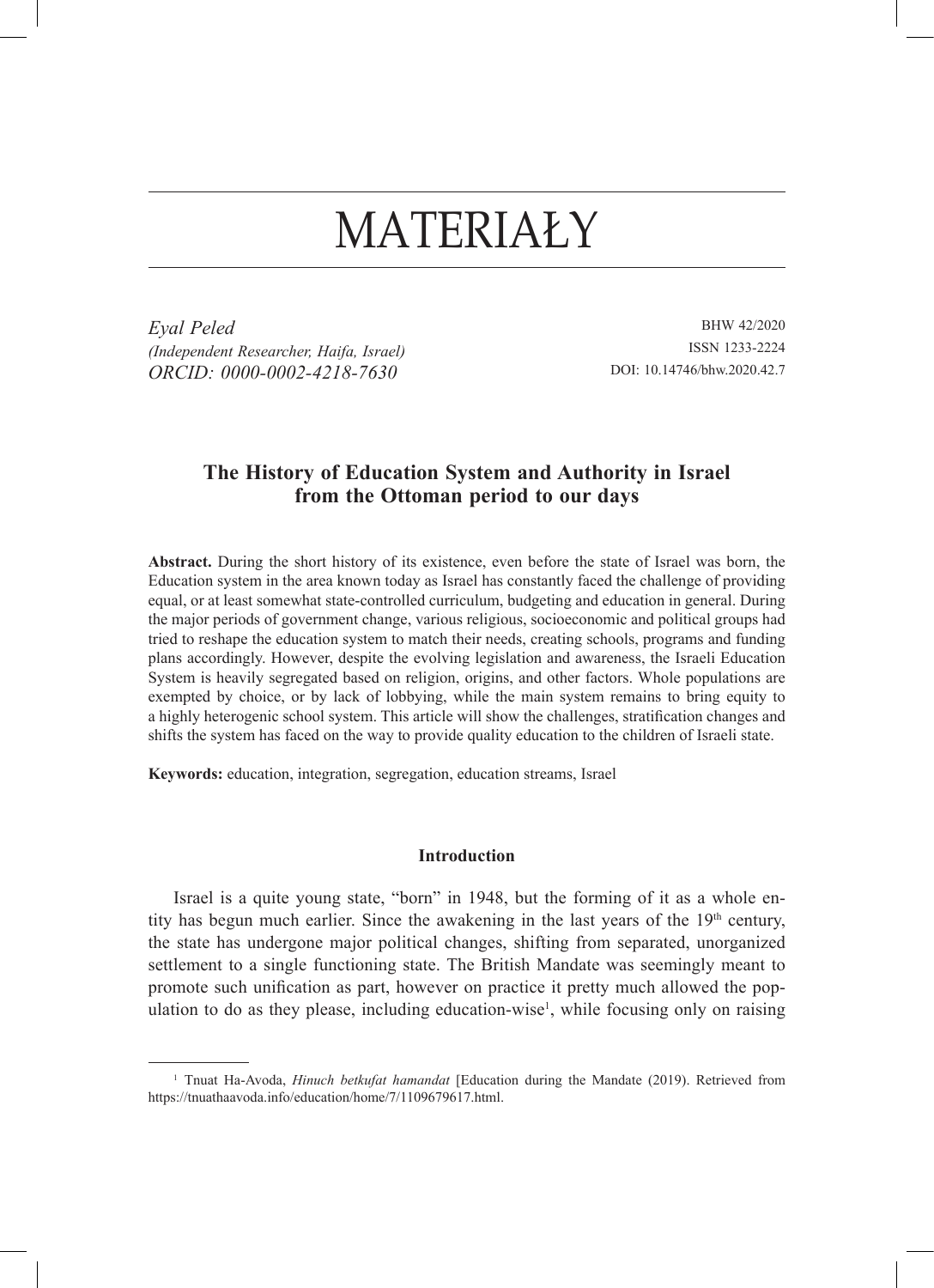the next generation of civil servants for the great British Empire<sup>2</sup>. Despite everything, as there was an official plan to later create an independent state in the area, initial forms of legislation took place, including on the shaping of education.

Later, as the state was born and evolved, the system of education has faced constant challenges of attempting to serve a very diverse population, based on religion, level of religiosity, agenda of local political organization and so on<sup>3</sup>. This paper will show the shifts and challenges of the main education system of Israel over the years, focused on coping with agendas, legislation and existing practice for the purpose of demonstrating the historical forming and constant challenges of the endlessly evolving education system of Israel.

## **Pre-Israeli education**

## **Pre-British Mandate**

The earliest known form of education in the area known today as Israel had carried a traditional, religious tone, with the Jewish and the Arab education systems evolving independently. The Jewish system was led by private, traditional "old settlement", meaning families which, according to some authors, never actually left to any diaspora, this education wasn't led by any standard, lacked a central direction and mostly maintained the existing culture without much innovation<sup>4</sup>. However, others claim that despite the majorly religious focus, those schools, led by the Oriental (Mizrakhi) Jews, had included general studies since 1909, amounting to about 50% of the total education hours<sup>5</sup>.

The Arab system was more organized, with a known number of about 95 primary schools and 3 high schools, the curriculum of which was dictated by the Ottoman Empire. Little is known about the quality of education or the financial accessibility of those schools<sup>6</sup>. In addition, a parallel private system of 379 schools existed, focusing more on religious studies<sup>7</sup>. Both systems had prioritized male students, with girls being less than 20% of the total student population.

<sup>2</sup> H. Rahman, *Education in Palestine: Current challenges and emancipatory alternatives*, Ramallah 2015, p. 2.

<sup>&</sup>lt;sup>3</sup> S. Swirski, *Hinuch be-Israel: mahoz hamaslulim hanifradim* [Educaiton in Israel: schooling for inequality]. Tel-Aviv 1990, pp. 17–33.

<sup>4</sup> R. Alboim-Dror, *Memshelet ha-mandat vehahinuch ha-ivri: tguvat hayeshuv lekolonializm tarbuti* [The Mandate administration and the Hebrew education: the response of settlement to the cultural colonialism]. "*Katedra"* 1995, 75, p. 95.

<sup>5</sup> M. Davidson, *The rise and the implementation of the State Education Law, 1953* [Doctoral dissertation]. Tel-Aviv University, Israel 2002, p. 198.

<sup>6</sup> E. Greenberg, *Preparing the mothers of tomorrow: education and Islam in mandate Palestine*. University of Texas Press 2002; H. Rahman, op. cit., p. 2.

<sup>7</sup> S. Swirski, op. cit., p. 15.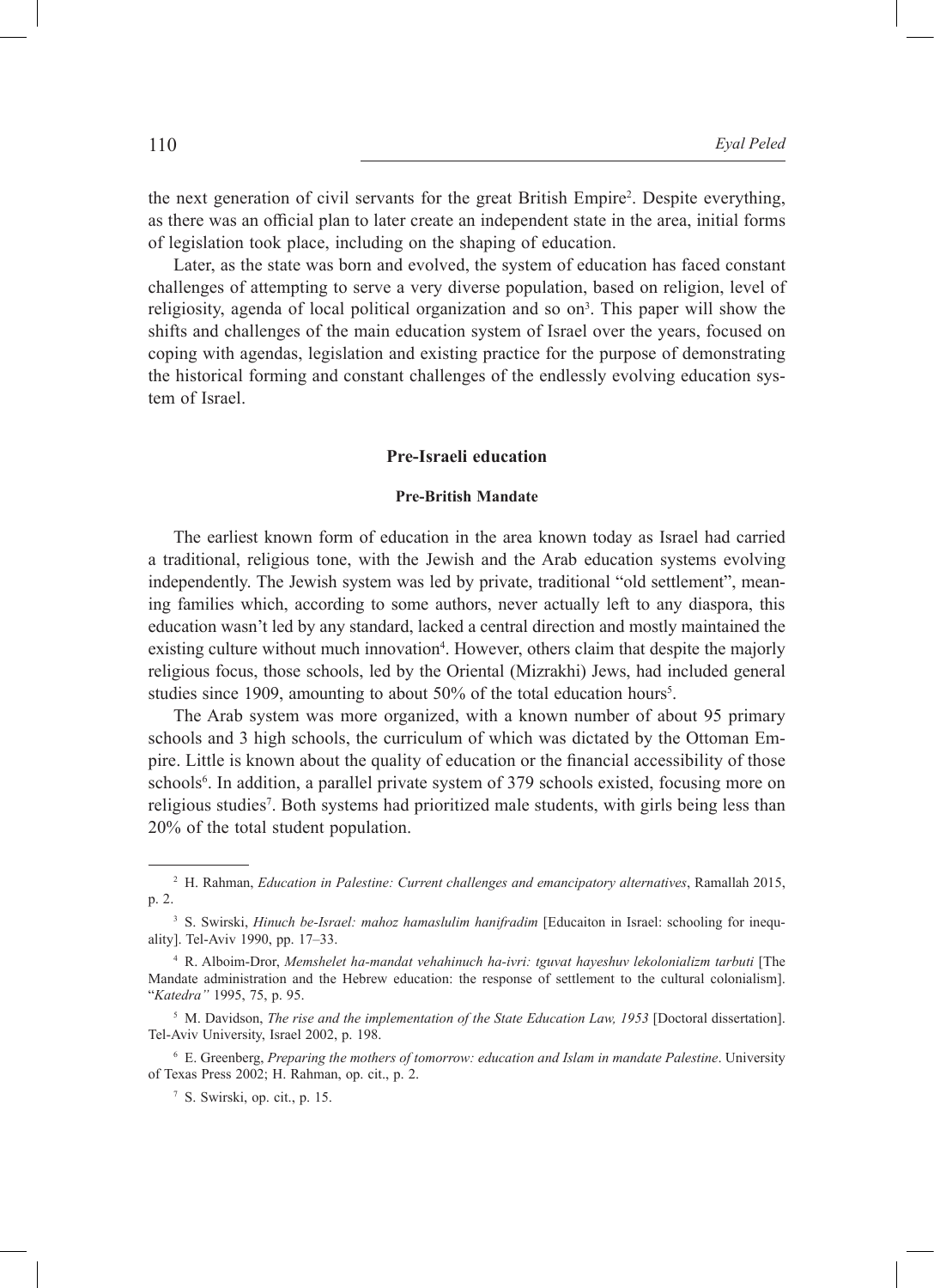Since the late  $19<sup>th</sup>$  century, as the Jewish settlement in Israeli region has begun to grow, there has been a demand for education. An inflow of financial support from the European Diaspora has enabled opening more schools, with an inflow of more secular, western ideas. And while there was no intended offence to the existing population, some tension has formed between the more traditional "old settlement" to the more modern "new settlement"<sup>8</sup>. Schools were opened according to the demand and by the support of a specific population, which also determined the quality and speciality of the school. Such education wasn't obligatory, and more than that, it was financially supported by the parents of the students and private donation, and still, over 90% of the Jewish population of that period was literate. However, as schools were population specific, this high percentage didn't include the Arab population, nor the Mizrahi ("oriental") Jews. Also, despite the overall literacy, 62% of the students didn't graduate, completing 1–3 classes out of possible 8<sup>9</sup> .

During this period, mixed Jewish-Arab schools existed, especially in mixed cities such as Jaffa and Haifa<sup>10</sup>.

#### **The British Mandate era (1920–1948)**

In 1917, as soon as the interregnum between the Ottoman and the British empires took place, the education system started to reform to match the already proclaimed, but not quite settled British Mandate along with the land, and as such the Arab population had to follow the same laws as the Jewish population. However, this system was criticized for not accepting diversity, but rather having a clear objective of training servants for the British Empire<sup>11</sup>. For example, the primary education for women was only available for the first 4 years, during which the focus was made on domestic roles, acceptable both by the British administration and the locals. The efficiency of such "education" for women meant that Arab girls were only 21% of the government school pupil population, and only 7.5% of village girls receiving any education at all<sup>12</sup>. The British empire has even enabled racial segregation. For example, under their control the mixed schools practically ceased to exist after the bloody events of 1929, which took place in Jaffa<sup>13</sup>. With hostility clearly set between Jews and Arabs, mixed schools aren't considered a safe option.

<sup>8</sup> R. Alboim-Dror, op. cit., p. 101.

<sup>9</sup> I. Kashti, *Maarechet haHinuch beIsarael: hinuch betkufat hamandat habriti* [The education system of Israel: education in the British Mandate era], in: *Ishim ve-maasim beIsrael: sefer hayovel*, eds. S. Aharoni, M. Aharoni, 1998.

<sup>10</sup> U. Shwed, Y. Shavit, M. Dellashi & M. Ofek, *Policy Paper 2014.12. Integration of Arab Israelis and Jews in Schools in Israel*, Taub-Center, Israel 2014, p. 325.

<sup>&</sup>lt;sup>11</sup> H. Rahman, op. cit., p. 2.

 $12$  E. Greenberg, op. cit., p. 70.

<sup>&</sup>lt;sup>13</sup> U. Shwed et al, op. cit.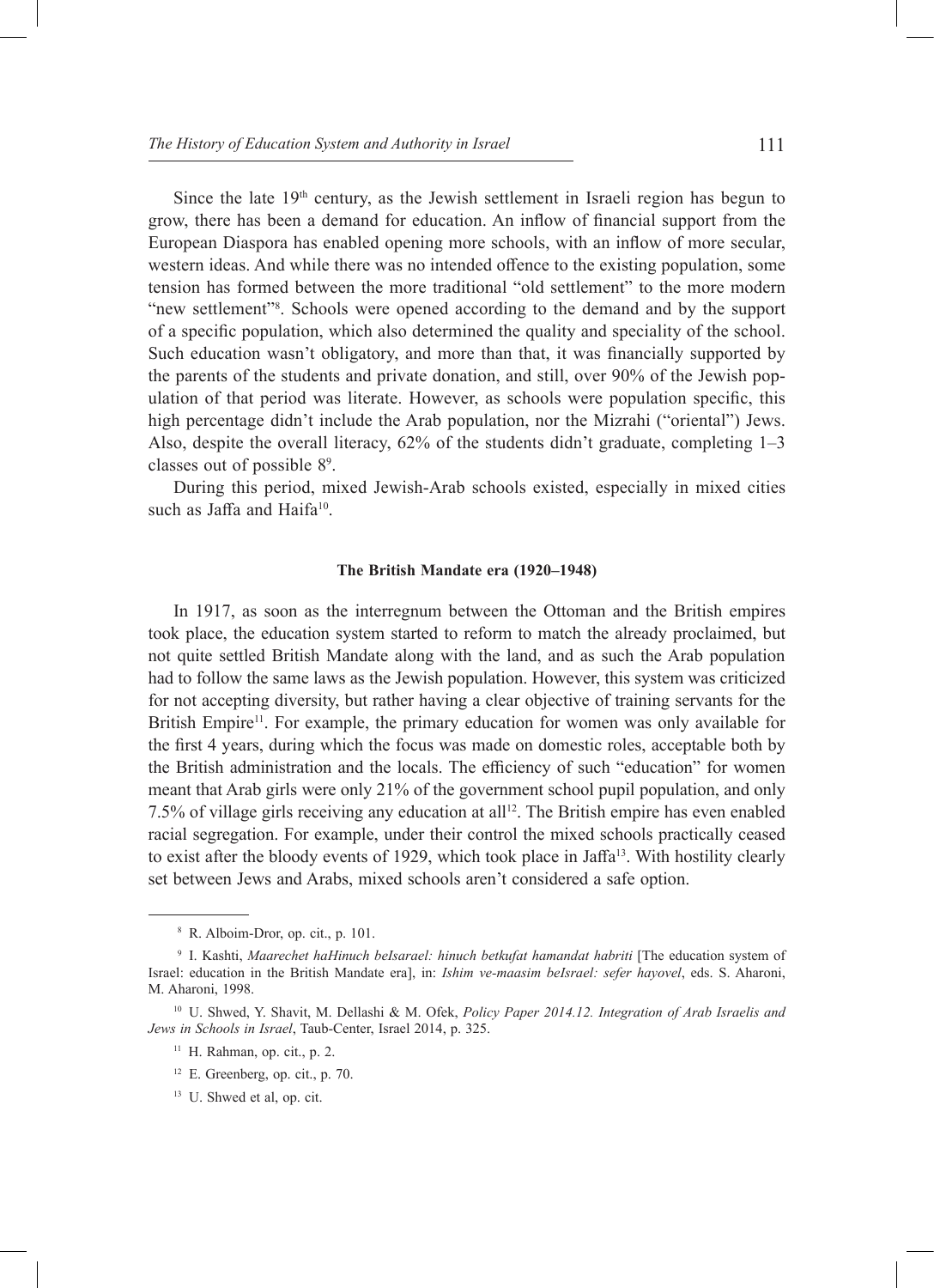On the other hand, since the Balfour declaration in 1917 the Jewish population of the region saw the British reign as a sign for a nation being reborn. As part of it, there was a demand for organized education. As far as the British administration was concerned, there was no difference between the Jewish and the Arab schools, and each population group was allowed to open and maintain its own schools as part of plural $i$ sm approach<sup>14</sup>. The earliest relevant legislation regarding education was the Education bill (1933) which held various definitions for schools, such as permitting religious and secular programs and roles of teachers and headmasters, including various penalties for not following the law. The education format was meant for 8 classes, with registration being left for the parents to decide.

But even before the bill, there was a call for order in the system from the Jewish settlement. In 1928, following a long discussion by the representatives of the Zionist Union, the teachers' union and general population has defined three main "streams" permitted directions of development of the education system:

- The general stream- the oldest of the three, responsible for 45% of the kindergartens, 49% of the common schools and 87% of the high schools. Those schools didn't associate themselves with one brand of Zionism or the other and simply focused on civil circles. Those schools had a clear curriculum since 1925, which didn't change much until 1953, when a state-wide curriculum was enforced by law.
- The Oritental Jewish (Mizrakhi) stream, being Zionist-religious, covering 18% of the kindergartens, 27% of the schools and 10% of the high schools. Had a base curriculum planned since 1924, but applied it in practice only in 1932.
- The Workers' (Labour) stream has belonged to the Worker Union and has covered 37% of the kindergartens, 23% of schools, but only 3% of high schools. It had no clear single outline up to 1937, and even then, the plan kept changing up to 195315.

## **Criticism**

There are several points of criticism known for the pre-Israeli education. The first one is the lack of clear, updated guidelines regarding the quality and content of the education. Despite the Education bill (1933), each stream and nationality kept evolving in its' own direction  $16$ , stratifying and dividing the population<sup>17</sup>.

More than that, every curriculum was set to serve a point of interest of the ruling administration. In the case of the Arab system, first it served the Ottoman administration,

<sup>14</sup> Tnuat Ha-Avoda, op. cit.

<sup>15</sup> Ibidem.

<sup>16</sup> Ibidem.

<sup>17</sup> S. Swirski, op. cit., p. 7.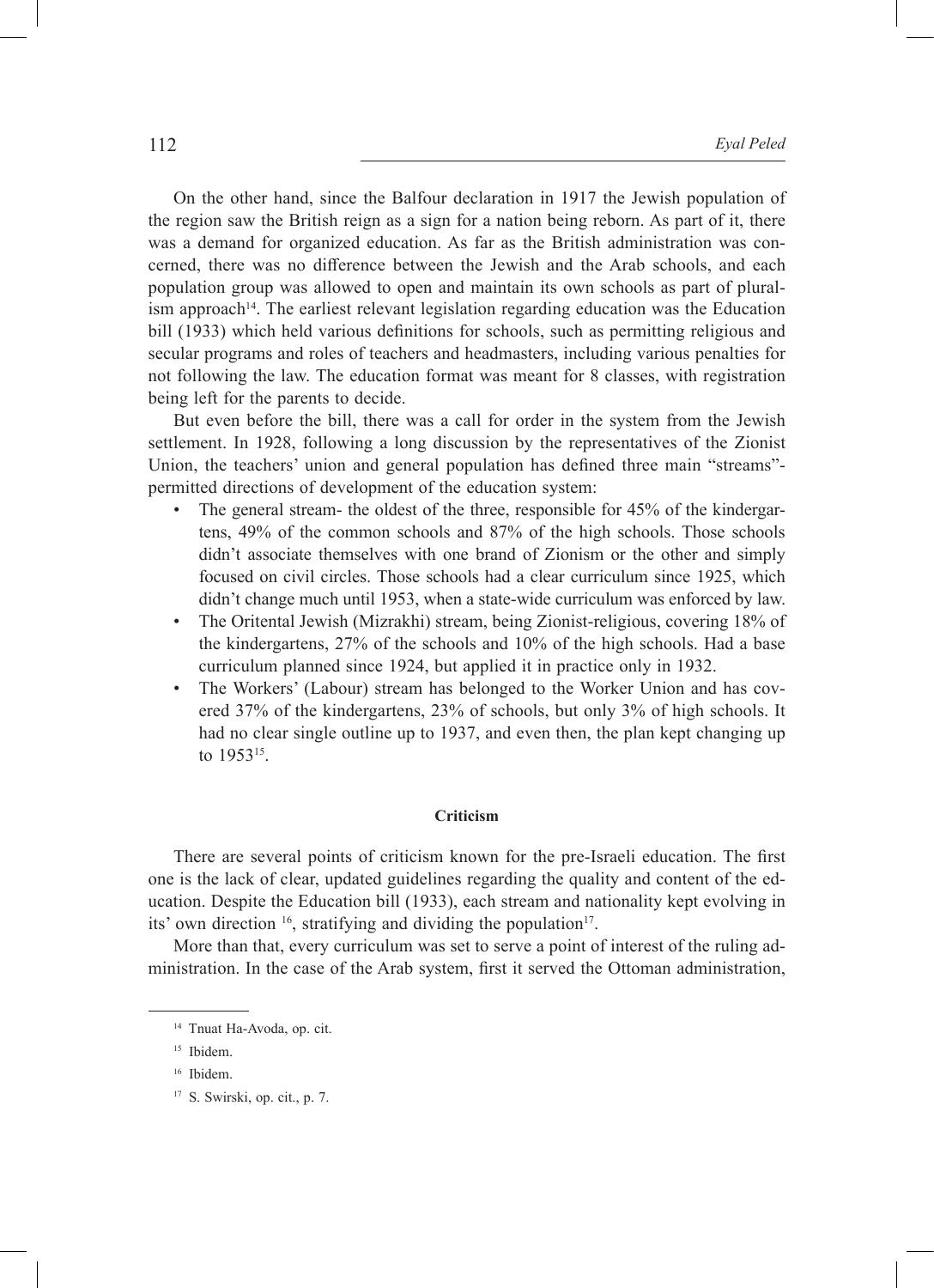leaving the choice of either having a heavily biased state-guided content or the unchanging private system which heavily promoted the religious agenda. Then it served the needs of the British Mandate for civil servants with limited self- definition<sup>18</sup>, while maintaining oppression of the female population, as woman education was known for helping the women to "form opinions and... reject superstitions<sup>19</sup>.

Either way, clearly such education was set to divide, being unable to provide high-quality, standardized education for a land that was awaiting its independence based on the Balfour declaration.

## **Early period (1949–1953)**

#### **Development of structure and curriculum**

Since it's becoming, the state of Israel initially relied on the British and Osman legislation. However, in 1949 the Knesset passed the first law regarding education: The Compulsory Education Law. This law required to enrol any child aged 3–14 into the education system according to his age and place of residence. Any apprentice could start at age 15, and continue his training as part of obligatory education. This law has determined that the Arab, Jewish, secular or religious schools all were required to accept students, and to follow certain government guidelines. The system had to follow a plan of 8+4, meaning 8 classes of elementary school and 4 of high school<sup>20</sup>.

However, due to the chaos of the new-born state, there was a shortage of classes and teachers, and each population had to manage by its own resources. In addition, the lack of clear authority separation led to military interference in allocating population to schools. As a result, the Jewish and Arab streams grew further apart, with each forming as an autonomous system. Even the main teaching language varied: Hebrew for Jewish schools and Arabic for Arab schools, with only 5 bilingual schools existing<sup>21</sup>.

In addition, most of the state services, including education, were run by various political organizations, including military, thus lacking unity and order

In 1953, the State Education Law was enacted, initially meant to put an end to the various streams and semi-private education groups and set a state-approved, quality controlled curriculum. In fact, it defined that 75% of the curriculum of the schools was state mandated and obligatory, leaving 25% for the unique stream content (religious and ethnic aspects)<sup>22</sup>. It clearly defined the streams acceptable by the state and ended the

<sup>18</sup> H. Rahman, op. cit., p. 2.

<sup>19</sup> E. Greenberg, op. cit., p. 18.

<sup>20</sup> H. Ayalon, N. Blass, Y. Feninger & Y. Shavit. *I shivyon behinuch memechkar lemediniyut* [Educational inequality: from research to policy]. Jerusalem: Taub center 2019, p. 81.

 $21$  U. Shwed et al., op. cit., p. 340.

<sup>22</sup> Ibidem, p. 326.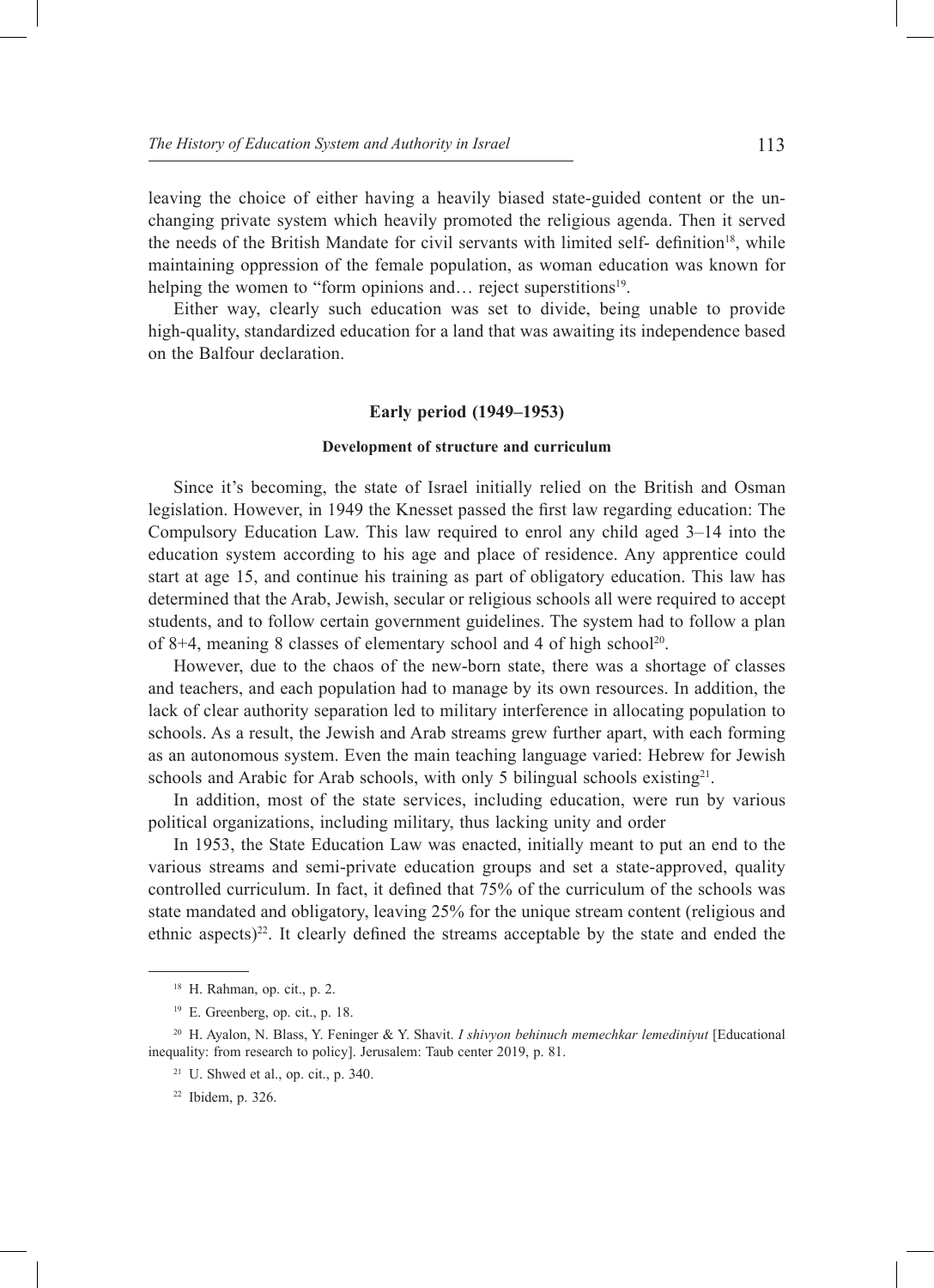multiple ultra-secular streams such as "Workers" (Labour), with more freedom given to the Jewish Orthodox streams. Each political party, included the Arabs, has tried to lobby for its' own population, however not all has succeeded<sup>23</sup>. Even more so, the leading party, such as the pro-communist Labour, which represented about 43% of the general population, ended up absorbed into the "general" education stream.

Thus, while officially there was now a law on education requirements free of organizational bias, in practice even the law itself was written and passed based on significant political lobby pressure. As a result, the resulting law couldn't really provide the required equality in education.

### **The stratification issue**

While the law clearly stated that all students are entitled to schooling, the quality of the schooling itself wasn't homogenous. One of the reasons for it was the stratification based on socio-economic and ethnic background. Even within the Jewish population itself, the European and the Oriental groups didn't mix. According to some sources, during the 70's and 80's most of the students went to ethnically homogenous schools and classes- 70% of the  $6<sup>th</sup>$  grade students went to school where up to 80% of the students were of the same ethnic background<sup>24</sup>. The ethnic stratification has been maintained and even increased as the European Jewish population has migrated towards the central cities, such as Tel-Aviv, while the Oriental and later the Ethiopian population has settled in the periphery<sup>25</sup>.

An additional problem actually rose from the State Education Law (1953). The purpose behind the law was to set a frame for the Israeli Education system, of Israeli culture, loving the land, loyalty to the state and the people of Israel, agricultural and artisan practice and so on. In other words, it was meant to create a system which leads a young person into his role in future society<sup>26</sup>. However, the curriculum didn't sit well with the Arab stream, since the values and preferred literature pieces matched more the dominant Jewish population than the Arab minority<sup>27</sup>.

Another stream that didn't feel that the Labor/General program fits them is the Oriental/Religious program. The state curriculum was quite secular, which the Oriental

<sup>23</sup> Al-Hamishmar, *Memshelet MAPAI- Zionim Klaliim heevira ba-Knesset "Hok Hinuch Mamlachti" ubecach hisla zerem haovdim vehizka hazramim hadatiim* [The MAPAI government had passed the State Education Law and by doing so has ended the Labour stream and strengthened the religious streams]. *Al-Hamishmar*  [1968, April 30]. Retrieved from http://jpress.org.il/olive/apa/nli\_heb/SharedView.Article.aspx?href=AHR/ 1968/04/30&id=Ar04400

<sup>&</sup>lt;sup>24</sup> H. Ayalon et al., op. cit., p. 79.

 $25$  Ibidem, pp. 50–51.

<sup>&</sup>lt;sup>26</sup> Knesset, *Hok Hinuch Mamlachti – 1953; Hok Limud Hova – horaot shaa – 1953 Kria rishona.* [The State Education law – 1953; Compulsory Education law – temporary orders – 1953*.* First reading]*.* Jerusalem 1953.

<sup>27</sup> K. Arar, *Israeli education policy since 1948 and the state of Arab education in Israel*. "Italian Journal of Sociology of Education" 2012, p. 1.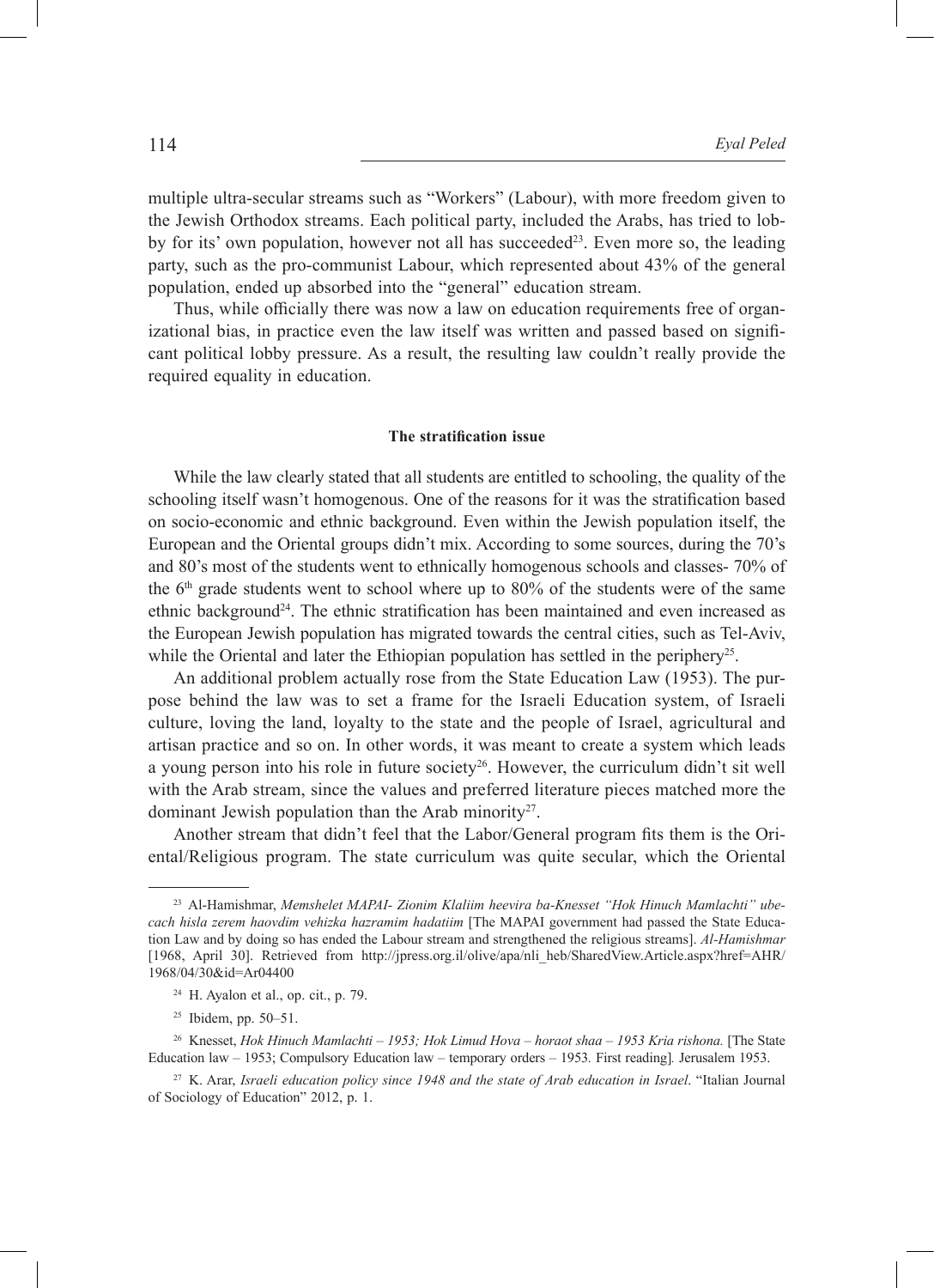Jews criticized for not allowing sufficiently religious upbringing for their children. Thus during the coining of the State Education Law (1953), special provisions were made for the religious schools, with religious teachers and inspectors, as long as the basic school outline is maintained according to  $law<sup>28</sup>$ . Some even more religious schools, such as Agudat Israel, had been recognized as fully independent streams, with even less state involvement and control of the curriculum, even if that meant reduced budgeting. For example, Orthodox schools which are recognized by the state accept obligation to teach at least  $55\%$  of the core subjects, and in return are  $55\%$  funded by the state<sup>29</sup>.

## **The shift of political narrative**

As the preference for promoting labour and agriculture began to fall, different content was introduced. For example, during the 1980's it finally became first acceptable, then obligatory, to teach the subject of Holocaust, although it was limited to the high school history classes and lacked a clearly set narrative<sup>30</sup>. It replaced the narrative of the Zionist past, and memory through Israeliness and self-reliance with enforced, indoctrinated grief for the historical suffering. In addition, the narrative of national identity shifted from a clearly Jewish to "nation of all its citizens", with terms of democracy, pluralism and rule of law introduced a part of Civics subject for matriculation exam in the  $11<sup>th</sup>$  (out of 12) grade<sup>31</sup>.

### **Criticism**

One of the main points of criticism for the school policy of that period was the failure to fully integrate the Arab society. While maintaining the autonomy allowed to build the fully Arab identity, the lack of joined education kept the population from forming a joint identity that wasn't a single nationality-centred<sup>32</sup>.

Another form of criticism was that the new law hadn't really ended the overabundance of streams. For example, despite the clear anti-Labor program, the kibbutz education

<sup>28</sup> M. Davidson, op. cit., p. 46

<sup>29</sup> T. Harel Ben-Shahar, *Asdara shel batei sefer pratiim bareranim: beit sefer Havrota kemikre mivhan* [Regulation of private selective schools: Havrota school as case study]. Jerualem: Van Leer Jerusalem Institute 2012, p. 4.

<sup>30</sup> A. Zondberg, *Bein hurban lanizahon-mashmaut ha Shoah berei haitonim hayomiim beisrael 1948–2003* [Between destruction and victory – the meaning of Holocaust as represented in the daily Israeli newspapers 1948–2003]. In: *Sikur kesipur, mabatim al siah hatikshoret be-Israel*, eds. M. Neiger, M. Blondheim & T. Libs, Israel Magnes 2008, pp. 191–215.

<sup>31</sup> J. Resnik, *'Sites of memory' of the Holocaust: shaping national memory in the education system in Israel*. "Nations and nationalism", p. 307–308.

 $32$  U. Shwed et al., op. cit., p. 327.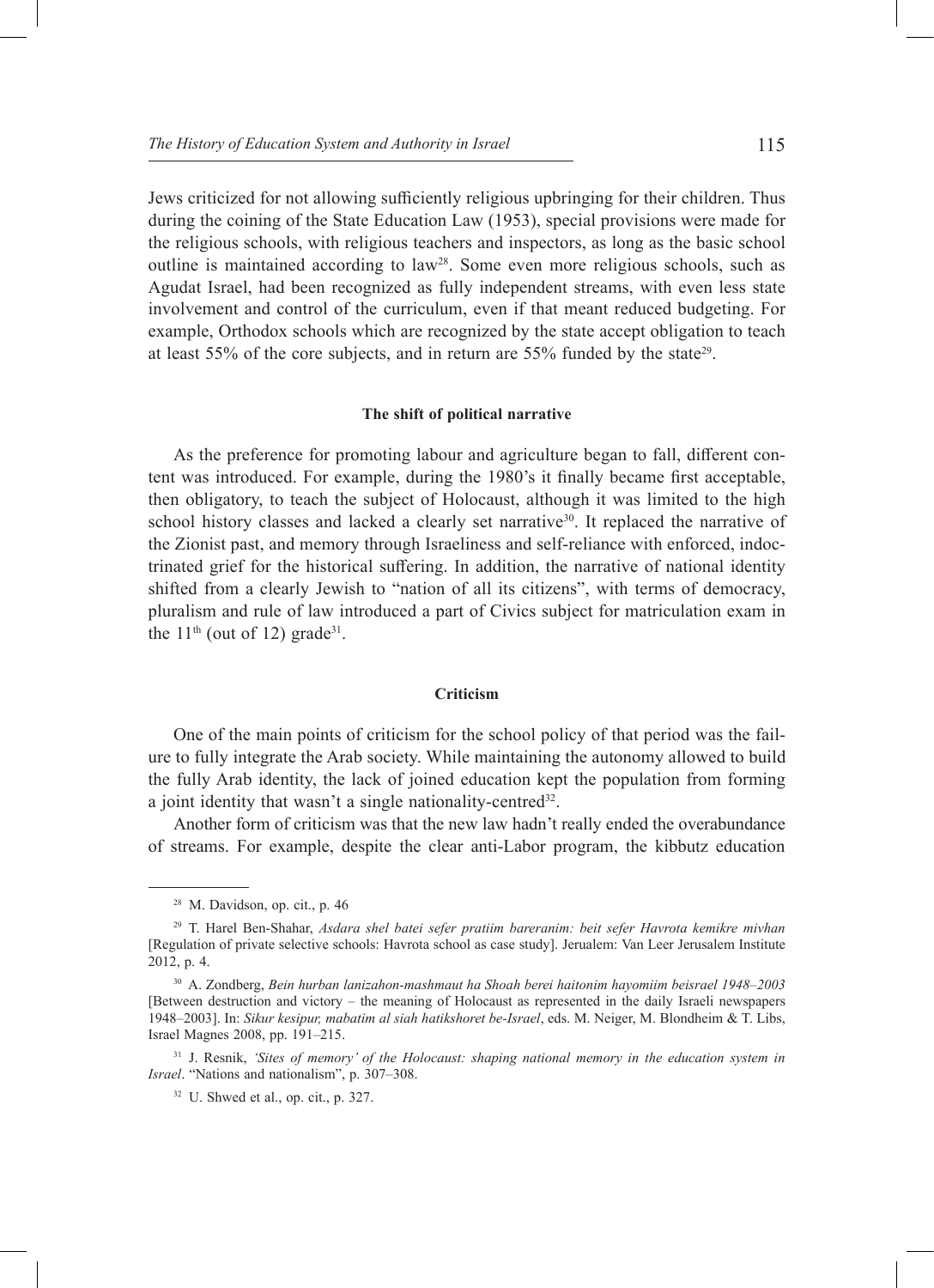system has still maintained the unique characteristics of pro-communist approach. In addition, despite seemingly being merged into the general stream, the leaders responsible for the curriculum planning and finances still remained Labour party loyalists<sup>33</sup>.

In other words, despite the apparent attempt to make education available for larger population and to control its quality, the result was maintaining most of the streams, while deepening the gap between certain populations.

## **The reform of 1970's**

Starting 1968 the Ministry of Education has decided to pay attention to the stratification issue among the students. In order to promote improving students' achievement, reducing socioeconomic gap in classrooms and promote future integration of the students into the workforce, the existing education policy was analysed and changes were offered based on the new political climate<sup>34</sup>. The decision was made not through legislation, but through applying the findings of Rimalt committee into practice. The objective of the reform was to increase the number of students attending high school, which up to that point didn't fall under the Compulsory Education Law (1949). The key changes were:

- Changing the school plan from binary  $(8+4)$  to trinary  $(6+3+3)$ , meaning 6 years of elementary school, 3 years long middle school and 3 years of high school, applied in 196635.
- Requiring registration based on geographic location, as opposed to parents' choice.
- Requiring all students graduating elementary schools to immediately continue their education in middle school.
- Setting class makeup with students from mixed socio-economic background<sup>36</sup>.

This reform was a result of the Yom Kippur war, which was perceived as a failure of government policies, and enabled a complete shift in power. This meant that the opposition, especially the Ashkenazi middle class, was elected as the new government. This government was no longer based on existing biography, but the popular vote, and as such, the education policy has begun to shift depending on the will of government in power, claiming integration, but leading to polarization<sup>37</sup>.

<sup>33</sup> Al Hamishmar, op. cit.

<sup>34</sup> H. Gaziel, *Politics and Policymaking in Israel's Education System*. Portland: Sussex Academy Press 1996, p. 4.

<sup>35</sup> H. Ayalon et al., op. cit., p. 81.

<sup>36</sup> A. Barak-Medina, *Hakzaat mash'abim behinuch, ikaron haintegracia vebatei sefer yehudiim bemigzarim shonim* [Resource allocation in education, the integration principle and unique schools in different sectors]. Jerusalem: Knesset 2003. Retrieved from: https://fs.knesset.gov.il/globaldocs/MMM/16e41ac7-9332-e811 -80de-00155d0a0235/2\_16e41ac7-9332-e811-80de-00155d0a0235\_11\_6987.pdf, p. 15.

<sup>&</sup>lt;sup>37</sup> H. Gaziel, op. cit.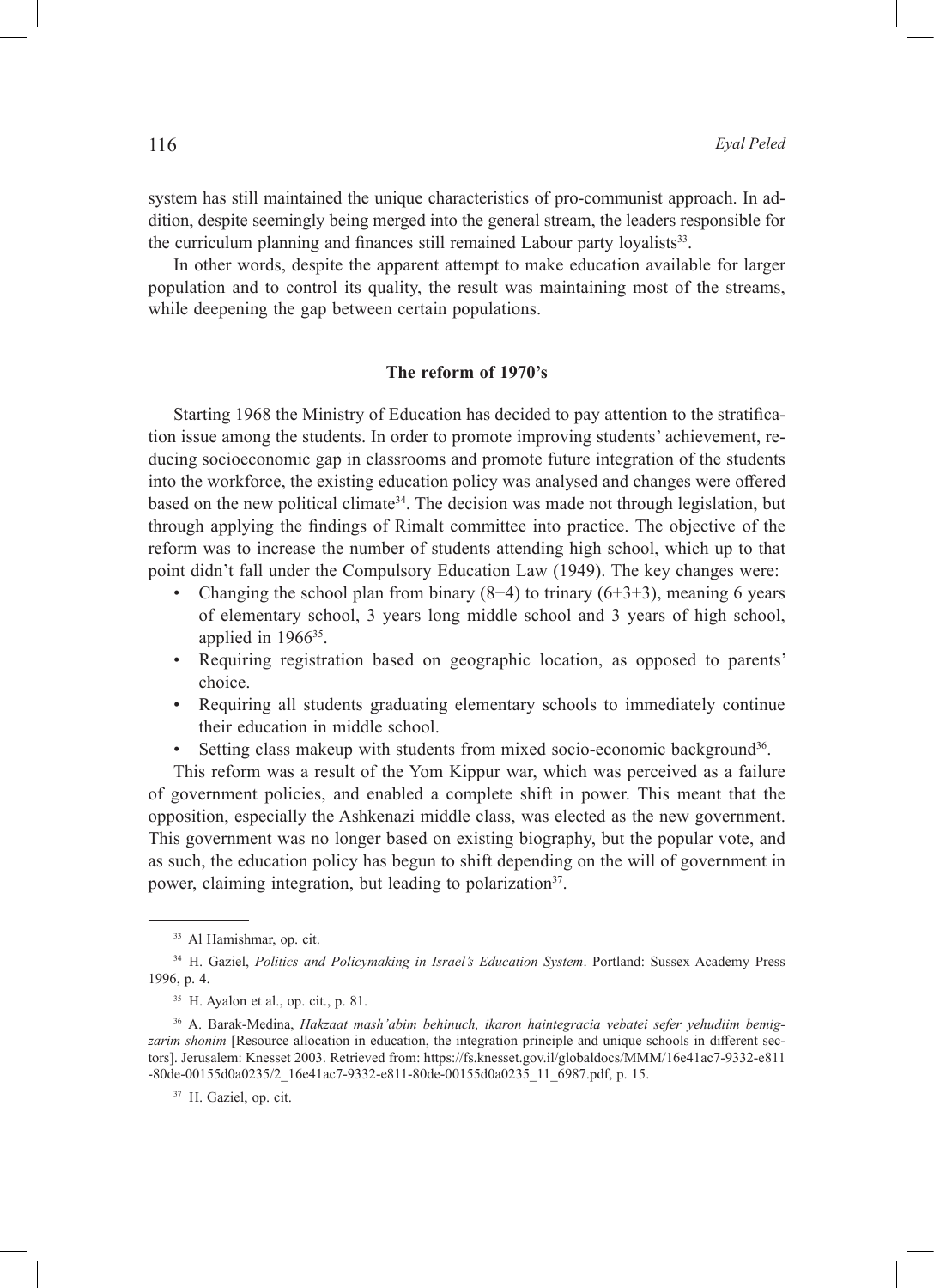However, despite the general call for integration, the Independent- Orthodox schools were exempt from the change. For example, where the classes were expected to have at least 60% of well-off students, in order to bring quality teachers and promising students into the fold, in the Orthodox schools there were only 27% of well-off students, the others being classified as "grooming requiring"<sup>38</sup>. The secularization expected in the education has intimidated the religious groups, and pushed the Oriental Jews further away from the mainstream education, including the state-supported religious schools. While the more prestigious high schools almost openly pushed the Oriental students to drop out, in the trade schools the rate of Oriental to Ashkenazi students was 4 to 1, while in agricultural schools the Oriental students rate was two to one Ashkenazi. They also composed 88% of the religious schools, and over 90% of the religious agricultural schools. In addition, the professional education system was highly gender segregated.39. If anything, the practice of placing religious middle and high schools near each other had created geographic difficulties up to a point where parents had to choose between sending their children to boarding school (extra fees included) or to deny the children their traditions and enrol them into nearby secular schools<sup>40</sup>.

Later examination of the integration plan by the State Comptroller has found that the plan has failed. In the Arab schools it was practically ignored, while in the Jewish schools, some integrated schools had segregated classes, based on socio-economic factors, with different study plans and quality  $gap<sup>41</sup>$ .

Another innovation that took shape in that period is the "unique schools". While the law dictated 75% of the curriculum, the remaining 25% was widely interpreted by some organizations, leading to the birth of schools specializing in arts, sciences or additional religious classes. Those schools, while still classified as state stream schools, had used the unique traits to attract the preferred audience, and to handpick talented students from other schools in the region<sup>42</sup>. While according to the law, only Orthodox schools are allowed to be unique, secondary regulation leaves an opening for the Minister of Education to grant a permit for a school to have unique programs, with the school still funded  $60\%$  by the state<sup>43</sup>.

In other words, while on paper there was a requirement for integrated classes, many schools found a way around it, using stream or unique traits to "skim the cream" of students according to their own criteria, with others being left behind. More than that, from the early 80's a new type of school emerged- the "supra-regional schools". Those schools requested, and sometimes received the permission to act as supra-regional

- <sup>40</sup> A. Barak-Medina, op. cit., p. 5.
- <sup>41</sup> Ibidem.
- $42$  Ibidem, p. 6.
- <sup>43</sup> T. Harel Ben Shahar, op. cit., p. 4.

<sup>38</sup> A. Barak-Medina, op. cit., p. 5.

<sup>39</sup> S. Swirski, op. cit., p. 100.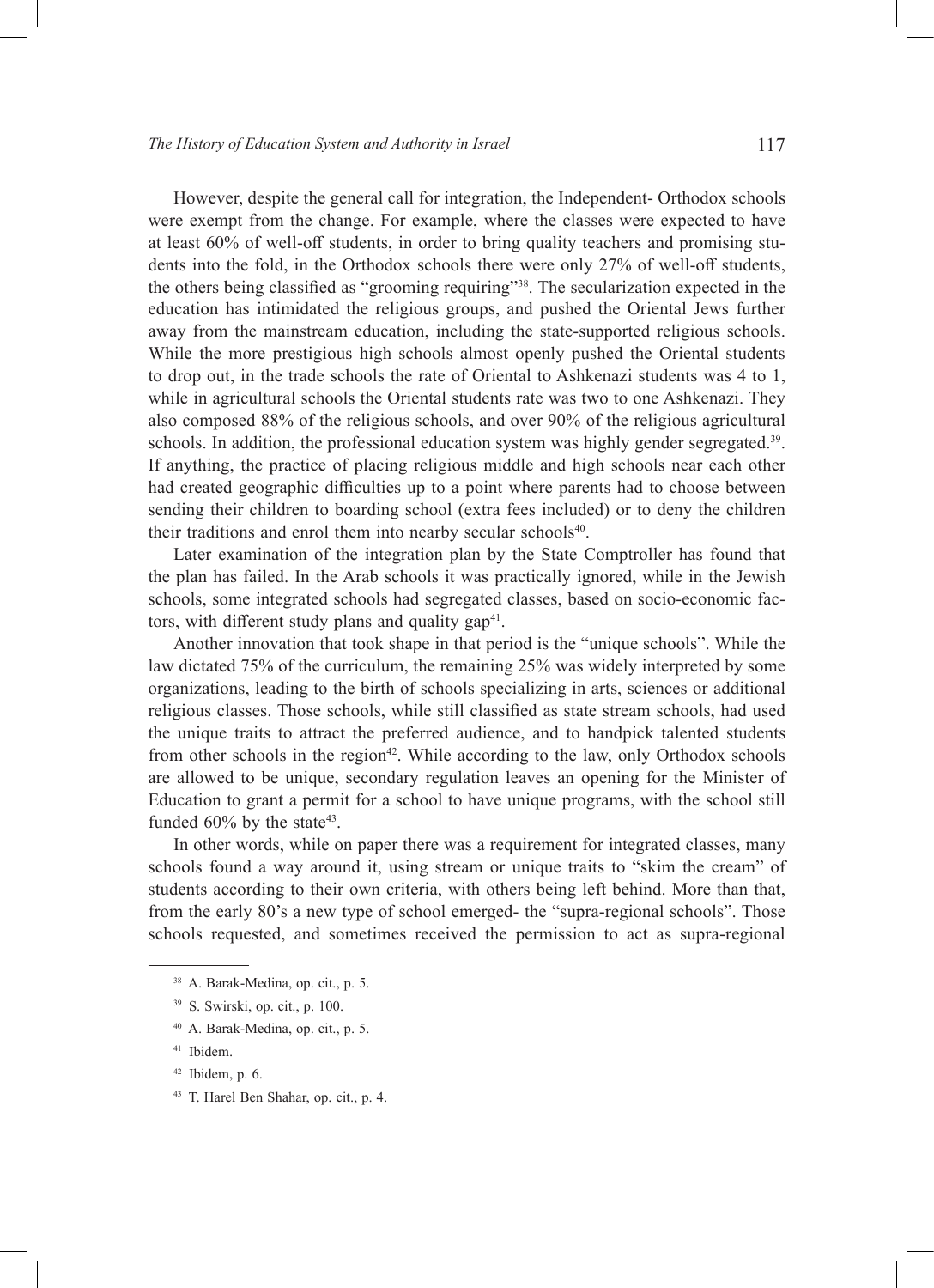speciality schools, or registered from the beginning as unofficial education organizations. Those schools accepted students from everywhere into classes or whole schools specializing in media, sports or arts, as long as those students had passed the entrance exam and their families could afford the tuition. Those schools also known to exist in poorer communities, accepting students based on criteria such as religious backgrounds<sup>44</sup>. However, some of those unique schools are criticized for drawing all the strong students from surrounding schools, leading to reduction in achievement for the remaining student based on lack of strong peers to compare to<sup>45</sup>. Which means that those acceptable schools had put an additional dent in the supposed "integration".

Therefore, despite the initial legislation meant to create equal opportunities for students, some streams (such as the Orthodox) still use public resources, while being selective and maintaining segregation.

## **Current situation**

#### **Numbers and changes**

At 2016–2017 school year Israel had 2665 elementary schools, out of which 1806 were official schools belonging to the accepted streams, budgeted 100% according to the state norm. In addition, there are 702 schools which are budgeted 75% from the state norm. Those schools are acknowledged, but aren't state-official. Those include independent schools, private ones, orthodox, non-state Arab schools. In total, elementary education system alone serves about 940,000 students. The schools are budgeted based on teaching hours, number of student, teacher quality and experience and hours dedicated to core lessons, such as mathematics and English<sup>46</sup>.

Several steps had been undertaken to promote equality. For example, the Compulsory Education Law (1949) has been extended to ages 5–16, and includes the right for free education (state covering 100% of basic tuition cost up to  $12<sup>th</sup>$  grade), in order to reduce dropping out. Additional legislation was also made to promote equality, such as the Student Rights Law (2000), proclaiming student equality regardless of gender, race, religion etc. In 2014 the law was further corrected including sexual orientation or gender identity.

Additional source of budgeting is the so called "grooming index" meant to promote students from lower social strata. For example, additional 20% per capita budget are

<sup>44</sup> A. Barak-Medina, p. 9.

<sup>45</sup> T. Harel Ben Shahar, p. 10.

<sup>46</sup> E. Weisblay, *Tikzub batei sefer mukarim sheeinam rishmiim behinuch hayesodi venetutim hashvaatiim al mazavam hahevrati-kalkali shel batei sefer mimigzarim shonim (al pi meafjenej talmidim)* [Budgeting of acknowledged unofficial elementary schools and comparative data on the socioeconomic state of schools from various sectors according to student data]. Jerusalem 2017.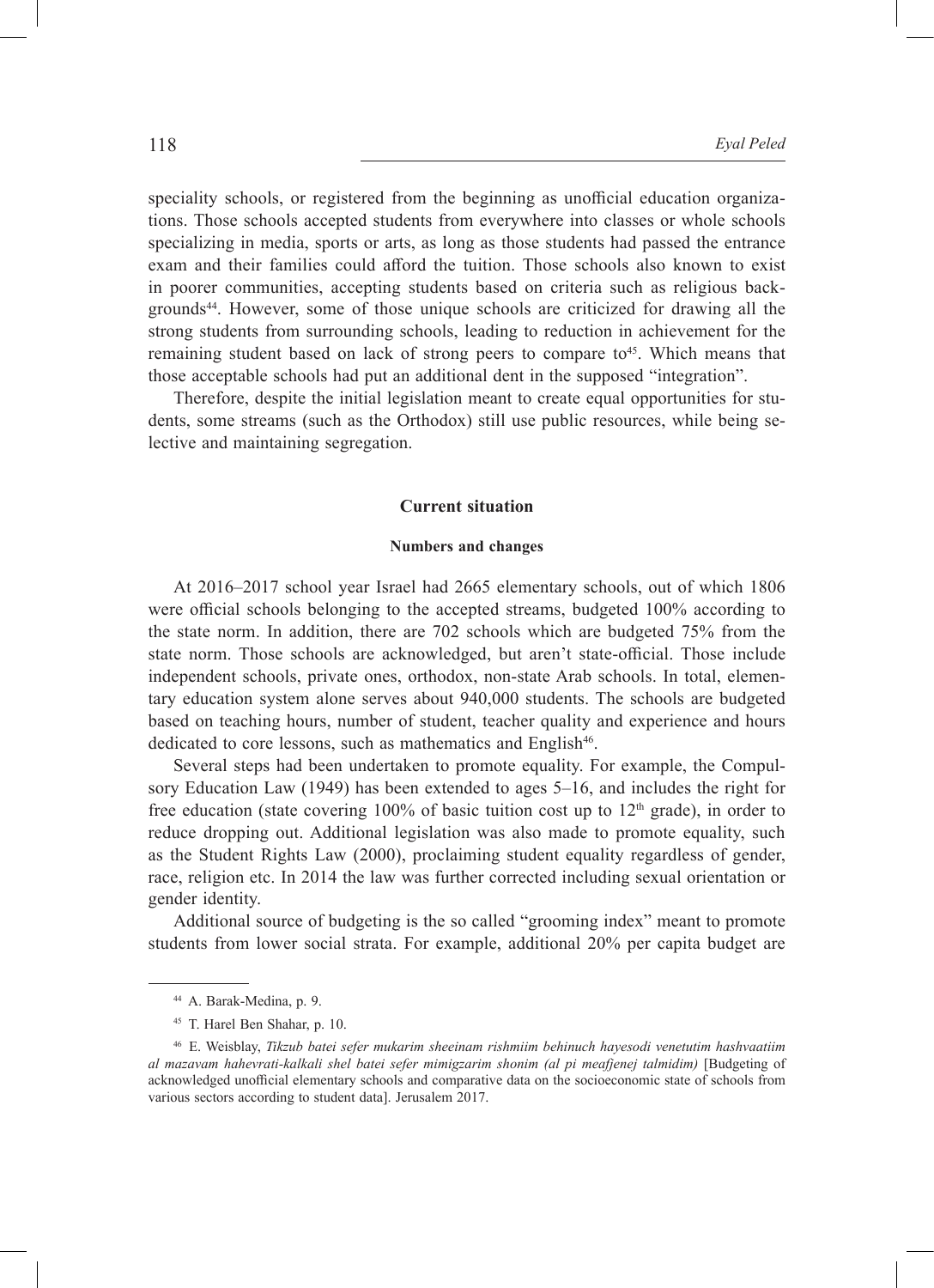allocated for a school for each immigrant student from a poor country<sup>47</sup>. This model had been set to practice since 2009 in all levels of schools (elementary to high), and controls not only out right financial inflow, but also the size of classes (smaller for population in need) and additional teaching hours. This system is relevant to all acknowledged streams of education.

There are three main inherited currents in education. The state education is meant for non-religious schools in all sectors and nationalities in an equal measure. The state-religious schools exist only in the Jewish community. Those schools have religious inspectors and pay more attention to religious studies, but they still follow the core subject requirement. The third stream is the unique and orthodox schools, partially acknowledged and partially subsidized by the state<sup>48</sup>.

#### **Maintaining flaws**

Since the rise of the state, the education in Israel is mostly unchanged regarding segregation by nationality and levels of religiosity. For example, there's a secular Jewish system, orthodox and Arab. The state schools are financed mostly by the government, while the private and semi-private schools are financed partially, based on state acknowledgement of the school's program<sup>49</sup>.

The budgeting issue also shows itself in more than just supporting one stream or the other. The current Israeli population is used to the thought that the minimal parental payments only offer the most basic school services, while additional enrichment programs, which allow the pupil better chance in the future, are to be financed privately by the parents, and are known to reach 1500 NIS (about 450USD) for a single month<sup>50</sup>. The schools with the additional programs are usually marked low on eligibility for "grooming budget"<sup>51</sup>, but the parental investment is sufficient to provide better than average conditions.

While the system as a whole seeks to change, some of the flaws inherited from the pre-Israeli and the early stratified period had remained. One of the major shortcoming is the upkeep of the homogenous classes. Data from 2004 has shown that while repatriates

<sup>47</sup> Chief Scientist Office, *Madad hatipuah* [The grooming index] 2020. Accessed at https://edu.gov.il/sites/ ChiefScientist/measure/Pages/ses-index.aspx.

<sup>48</sup> E. Weisblay & A. Wininger, *Maarechet hahinumch be-Israel—sugiyot nivharot bethum isuka shel veadat ha hinuch, hatarbut vehasport shel ha-Knesset* [The Education system in Insrael – selected issues in the works of the Education, Culture and Sports committee in the Knesset]. Jerusalem 2015. Retrieved from https://m. knesset.gov.il/Activity/Info/MMMSummaries19/Education.pdf.

<sup>49</sup> S. Swirski & N. Dagan-Buzgalo, *Education reform: making education work for all children.* Adva center, Tel-Aviv: 2011, p. 20.

<sup>50</sup> S. Swirski et al., p. 51.

<sup>&</sup>lt;sup>51</sup> Chief Scientist Office, op. cit.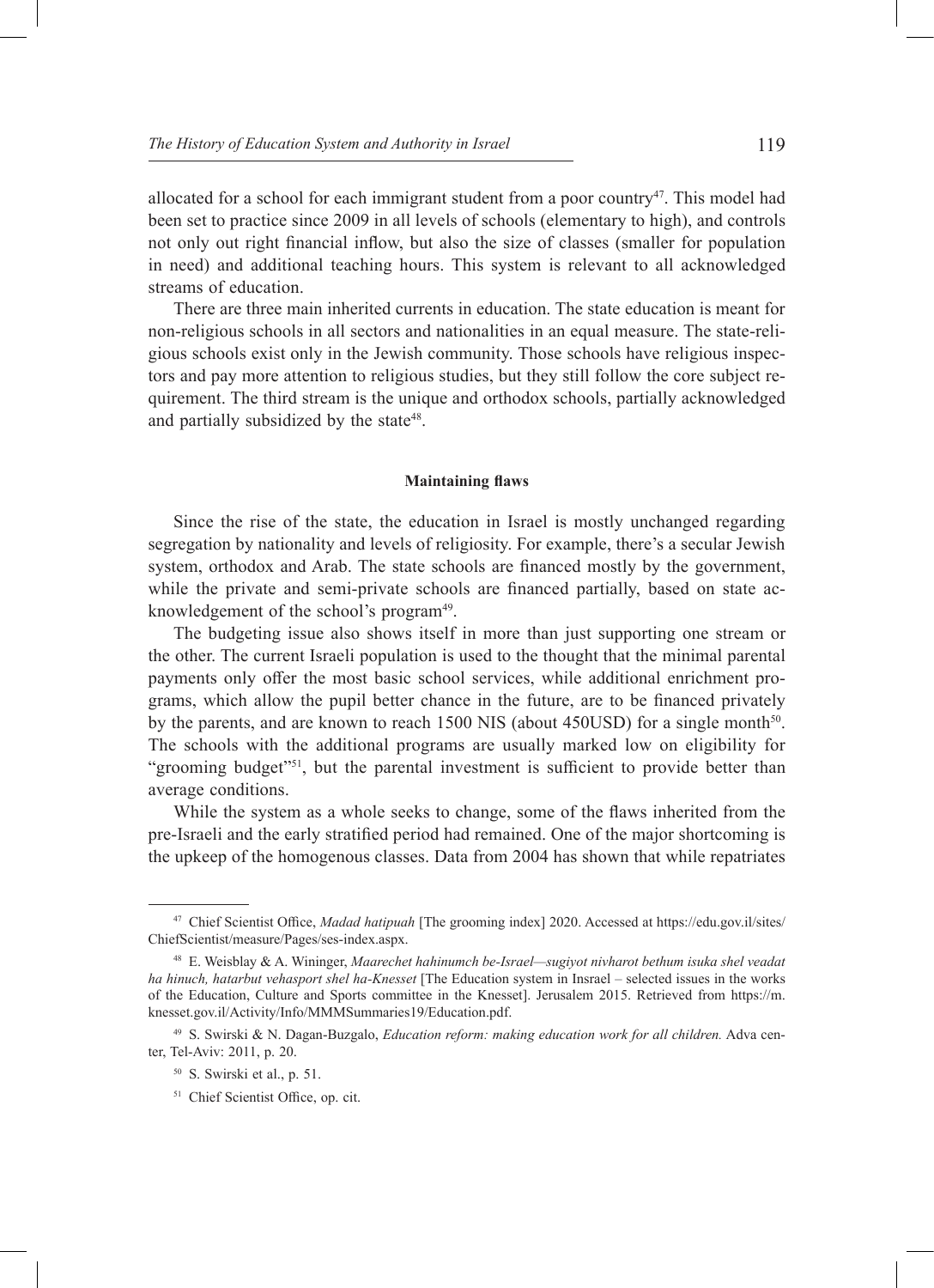from ex-Soviet countries had been 2% of the population, in some schools they were about 6 times higher percent of the class contingent, and in some classes they were a clear majority<sup>52</sup>.

## **New trends in education**

One of the new trends in Israeli education is an attempt to mix Arab Israeli and Jewish students in several schools defining themselves as bilingual, teaching in both Arabic and Hebrew. The first such institution was opened as a kindergarten in 1984, later growing into a school class. Currently there are 8 bilingual schools in Israel, catering to about 1700 students. Such schools receive full finding as state schools, without any extra financial incentive- thus making the idea privately-guided, but government-funded $53$ .

Another known trend is the Democratic school. Those schools offer time allocation for teacher-student dialogue and mentorship programs where a teacher is responsible for 12–13 students, less than 50% of the average Israeli class. Currently those schools are extremely selective on the students accepted and mostly rely on private financing, but the process is already known<sup>54</sup>.

Therefore, some of the trends seek to promote integration among the Jews and Arabs, while others further maintain the private non-state segregating and selective image.

## **Summary**

During over 100 years, the pre-Israeli and Israeli Education Systems had faced constant challenges of coping with diverse populations. The legislation had constantly adjusted to the challenges of the period, however loopholes were always found to maintain segregation and inequality<sup>55</sup>. Even in the  $21<sup>st</sup>$  century, the system faces various forms of segregation, some of which coming from the willing choice of the population, such as the Orthodox Jews, while others are a result of policies of cream-picking schools<sup>56</sup>.

Still, a change is visible, some led by the state in the form of corrective "grooming" budget and legislation forbidding segregation and equality, and other led by private schools. As opposed to the private schools of the past, those schools use the limited freedom of the law in order to form ethnically diverse classes and schools<sup>57</sup>.

 $52$  H. Ayalon et al., op. cit., p. 79.

<sup>53</sup> A. Weininger, *Bilingual institutions (Hebrew-Arabic) in the Education System*. Jerusalem: Knesset. Retrieved from https://m.knesset.gov.il/EN/activity/mmm/Bilingual\_Educational\_Institutions.pdf [access: 21 of January 2019], p. 2

<sup>54</sup> S. Swirski et al., op. cit., p. 43.

<sup>55</sup> Ibidem, p. 212.

<sup>56</sup> A. Barak-Medina, p. 6.

<sup>57</sup> A. Weininger, p. 7.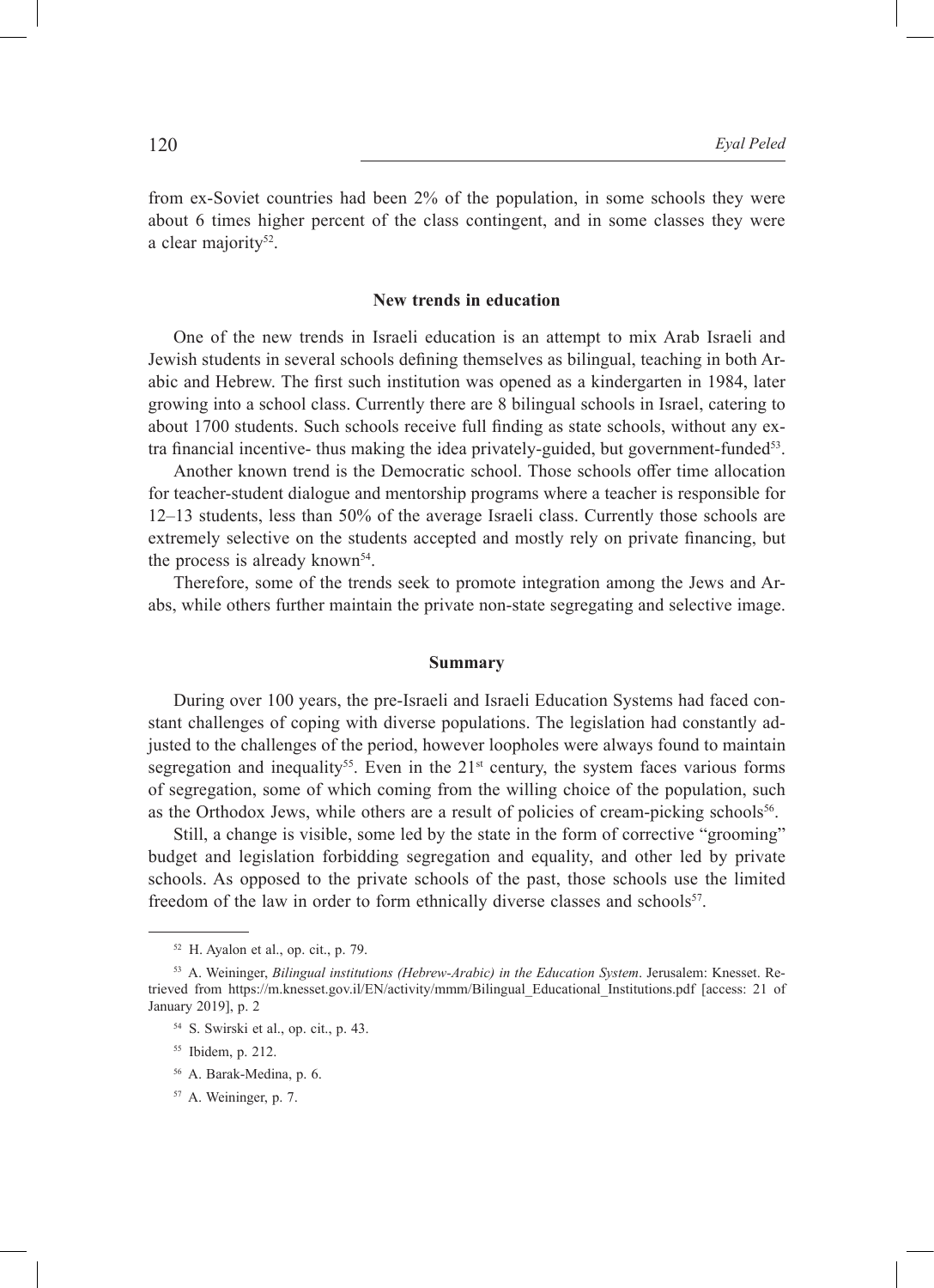Future research is recommended to point out policy changes both on the diversity levels and on the deeper level of school functioning. Such research will allow to recognize the efficient use of school leadership in order to provide better education for the diverse society of Israel.

#### **Reference**

- Al-Hamishmar, *Memshelet MAPAI- Zionim Klaliim heevira ba-Knesset "Hok Hinuch Mamlachti" ubecach hisla zerem haovdim vehizka hazramim hadatiim* [The MAPAI government had passed the State Education Law and by doing so has ended the Labour stream and strengthened the religious streams]. Al-Hamishmar 1968. Retrieved from http://jpress.org.il/olive/apa/nli\_heb/ SharedView.Article.aspx?href=AHR/1968/04/30&id=Ar04400.
- Alboim-Dror R., *Memshelet ha-mandat vehahinuch ha-ivri: tguvat hayeshuv lekolonializm tarbuti* [The Mandate administration and the Hebrew education: the response of settlement to the cultural colonialism]. "Katedra" 1995, 75, 93–120.
- Arar K., *Israeli education policy since 1948 and the state of Arab education in Israel.* "Italian Journal of Sociology of Education" 2012, 4(1), 113–145.
- Ayalon H., Blass N., Feninger Y. & Shavit Y., *I shivyon behinuch memechkar lemediniyut* [Educational inequality: from research to policy]. Jerusalem 2019.
- Barak-Medina A., *Hakzaat mash'abim behinuch, ikaron haintegracia vebatei sefer yehudiim bemigzarim shonim* [Resource allocation in education, the integration principle and unique schools in different sectors]. Jerusalem 2003. Retrieved from: https://fs.knesset.gov.il/globaldocs/MMM/ 16e41ac7-9332-e811-80de-00155d0a0235/2\_16e41ac7-9332-e811-80de-00155d0a0235\_ 11\_6987.pdf.
- Chen M., Levy A. & Adler H., *Hativat habeinaim: halich vetozaa bemisrad hahinuch: lehaarachat truma shel hativat habeinaim lemaarechet ha hinuch* [The middle school: process and outcome in the Ministry of Education: for assessing the input of middle school to the Education system]. Jerusalem 1978.
- Chief Scientist Office *Madad hatipuah* [The grooming index]. Accessed at https://edu.gov.il/sites/ ChiefScientist/measure/Pages/ses-index.aspx, 2020.
- Davidson M., *The rise and the implementation of the State Education Law*, 1953 [Doctoral dissertation]. Tel-Aviv 2002.
- Gaziʻel Ḥ., *Politics and policy-making in Israel's education system*. Sussex 1996.
- Greenberg E., *Preparing the mothers of tomorrow: education and Islam in mandate Palestine*. Austin 2010.
- Harel Ben-Shahar T., *Asdara shel batei sefer pratiim bareranim: beit sefer Havrota kemikre mivhan* [Regulation of private selective schools: Havrota school as case study]. Jerusalem 2012.
- Kashti I., *Maarechet haHinuch beIsarael: hinuch betkufat hamandat habriti* [The education system of Israel: education in the British Mandate era], in: *Ishim ve-maasim beIsrael: sefer hayovel*, eds. S. Aharoni & M. Aharoni*.*
- Knesset, *Hok Hinuch Mamlachti 1953; Hok Limud Hova horaot shaa 1953 Kria rishona*  [The State Education law – 1953; Compulsory Education law – temporary orders – 1953*.* First reading]*.* Jerusalem 1953.
- Rahman H., *Education in Palestine: Current challenges and emancipatory alternatives*, El-Bireh, 2015.
- Resnik J. *'Sites of memory' of the Holocaust: shaping national memory in the education system in Israel.* "Nations and nationalism" 2003, 9(2), 297–317.